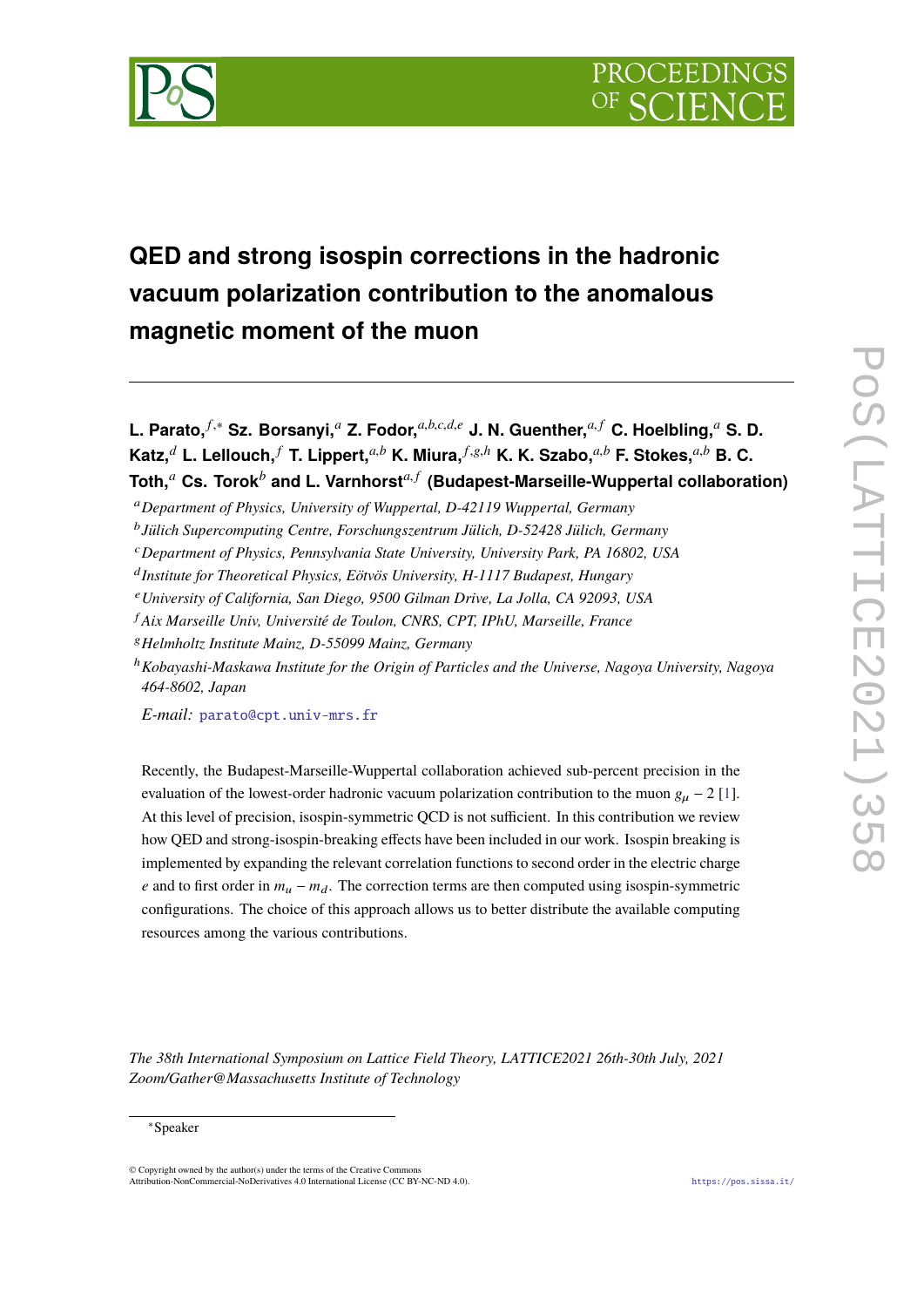#### **1. Introduction**

The anomalous magnetic moment of the muon,  $a_\mu = (g_\mu - 2)/2$ , is now measured to a precision of 0.35 ppm, achieved by combining the recent measurement of the Fermilab E989 experiment [\[2\]](#page-10-0) with the previous result of the BNL E821 experiment [\[3\]](#page-10-1):

$$
a_{\mu}^{\text{Exp}} = 116592061(41) \times 10^{-11}.
$$
 (1)

<span id="page-1-1"></span>On the theoretical side, the uncertainty on  $a_u^{\text{SM}}$  is largely dominated by the lowest-order hadronic vacuum polarization (LO-HVP) contribution, which accounts for more than 80% of the total theoretical uncertainty and is currently known with a relative precision of <sup>0</sup>.6% [\[4\]](#page-10-2). In order to match the target experimental uncertainty of the Fermilab experiment (0.14 ppm), the LO-HVP contribution must be computed with a relative precision of <sup>0</sup>.2%.



**Figure 1:** LO-HVP contribution to  $a_{\mu}$ 

A lattice computation at this level of precision cannot be performed using the isospin-symmetric limit of QCD. The validity of the  $SU(2)_V$  isospin symmetry in QCD relies on the fact that  $\delta m/\Lambda_{\text{QCD}} \equiv (m_d - m_u)/\Lambda_{\text{QCD}} \sim 0.01$ , as well as on the small size of the fine structure constant,  $\alpha = e^2/4\pi \sim 1/137$ . Thus, strong-isospin-breaking (SIB) and QED effects become relevant at the percent precision level, and cannot be neglected in a computation aiming at few permil precision.

In our work [\[1\]](#page-9-0), isospin-breaking (IB) effects are implemented by taking derivatives of QCD+QED expectation values with respect to the bare parameters *e* and  $\delta m/m_l$ , with  $m_l \equiv$ <br> $\frac{1}{2}(m_l + m_l)$  and computing the resulting cheerwalles on isosnin symmetric configurations as first 1  $\frac{1}{2}(m_u + m_d)$ , and computing the resulting observables on isospin-symmetric configurations, as first proposed in [\[5\]](#page-10-3) and [\[6\]](#page-10-4). The rationale behind this choice is the possibility to optimally distribute the computing resources among the various IB contributions. IB effects are included in all the observables that enter our analysis: current-current correlators, meson masses needed to fix the physical point, and scale setting. The procedure and some details of our calculation are summarized in sections [2](#page-1-0) and [3.](#page-3-0) Not only do we account for QED and strong isospin-breaking effects in our results, we also perform a separation of isospin symmetric and isospin breaking contributions. This separation is scheme dependent and requires a convention, which will be outlined in section [4.](#page-6-0)

#### <span id="page-1-0"></span>**2. Methodology**

Our partition function for 1+1+1+1 staggered fermions is given by

$$
Z = \int [dU] e^{-S_g[U]} \int [dA] e^{-S_y[A]} \prod_f \det M_f [V_U e^{i e q_f A}, m_f]^{1/4}
$$
 (2)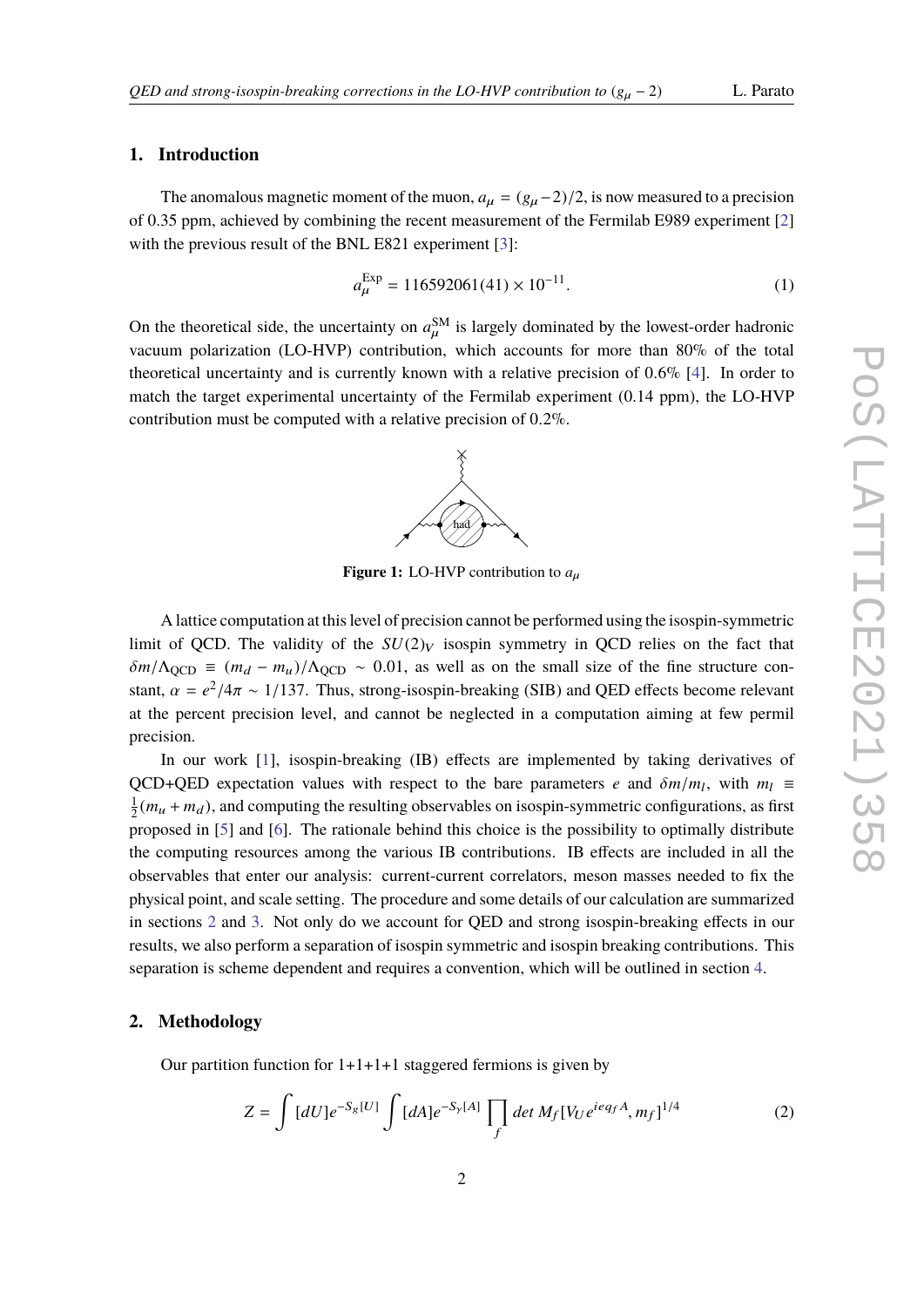where  $f = \{u, d, s, c\}$  and  $q_f =$  $\sqrt{2}$  $\frac{2}{3}, -\frac{1}{3}$  $\frac{1}{3}$ ,  $-\frac{1}{3}$ 3 smeared gluon field, and the corresponding gauge action (detailed in Sections 1 and 2 of the 2 3 ) *U*,  $V_U$  and  $S_g[U]$  represent the gluon field, the *Supplementary Information* of [\[1\]](#page-9-0)). The photon field *A* and action  $S_v[A]$  are defined in the QED<sub>L</sub> scheme [\[7\]](#page-10-5). For convenience, we write the determinant of the fermionic staggered matrix as

$$
dets[U, A; \{m_f\}, \{q_f\}, e] \equiv \prod_f \det M_f^{1/4},\tag{3}
$$

where the explicit form of the fermionic matrix  $M_f$  reads

$$
M_f[W, m_f] = \sum_{\mu} D_{\mu}[W] + m_f \mathbb{1} \quad \text{with} \quad W = V_U e^{i e q_f A}.
$$
 (4)

Consider now the observable  $X(e, \delta m)$ , a function of *e* and  $\delta m$ . We define the derivatives

$$
X_0 = X(0,0), \quad X'_m = m_l \frac{\partial X}{\partial \delta m}(0,0), \quad X'_1 \equiv \frac{\partial X}{\partial e}(0,0), \quad X''_2 \equiv \frac{1}{2} \frac{\partial^2 X}{\partial e^2}(0,0).
$$
 (5)

To evaluate the expectation value of  $X(e, \delta m)$  to first order in the isospin-breaking parameters  $e^2$  and  $S(u, w)$  and  $Y(e, \delta w)$  and the formionic determinant in each  $\delta w$ , including  $O(e^2)$  and  $O(\delta m)$  $\delta m$ , we expand  $X(e, \delta m)$  and the fermionic determinant in *e* and  $\delta m$ , including  $O(e^2)$  and  $O(\delta m)$ <br>terms and omitting higher arder terms, and systems are derivative in the isospin symmetric limit terms and omitting higher order terms, and evaluate each derivative in the isospin-symmetric limit  $e^2 = \delta m = 0$ . We also make a distinction between the valence charge  $e_v$ , that appears in the derivatives of the charge of the charge of the constant  $Y(e, \delta m)$  and the see charge *e*, that appears in the derivatives of th derivatives of the observable  $X(e, \delta m)$ , and the sea charge  $e_s$ , that appears in the derivatives of the fermionic determinant. Explicitly,

<span id="page-2-0"></span>
$$
\langle X \rangle \simeq \frac{\int [dU][dA]e^{-S_g} e^{-S_y} \det s_0 \left( \mathbb{1} + e_s \frac{\det s_1'}{\det s_0} + e_s^2 \frac{\det s_2''}{\det s_0} \right) \left( X_0 + \frac{\delta m}{m_l} X_m' + e_v X_1' + e_v^2 X_2'' \right)}{\int [dU][dA]e^{-S_g} e^{-S_y} \det s_0 \left( \mathbb{1} + e_s \frac{\det s_1'}{\det s_0} + e_s^2 \frac{\det s_2''}{\det s_0} \right)}
$$
(6)  
=  $\langle X_0 \rangle_0 + \frac{\delta m}{m_l} \langle X \rangle_m' + e_v^2 \langle X \rangle_{20}'' + e_v e_s \langle X \rangle_{11}' + e_s^2 \langle X \rangle_{02}''$  (7)

The five terms in [\(7\)](#page-2-0) correspond to quark-connected (left) and quark-disconnected (right) contrac-tions<sup>[1](#page-2-1)</sup>:



<span id="page-2-1"></span><sup>1</sup> Black lines represent quark lines, gluons are implied and not pictured: in particular, disconnected quark loops are to be understood as connected by gluons. The black dots are current insertions, as pictured in Figure [1.](#page-1-1) Blue circles are sea-quark loops generated by the derivatives of dets, yellow lines are photons. The red square represents the insertion of the SIB operator.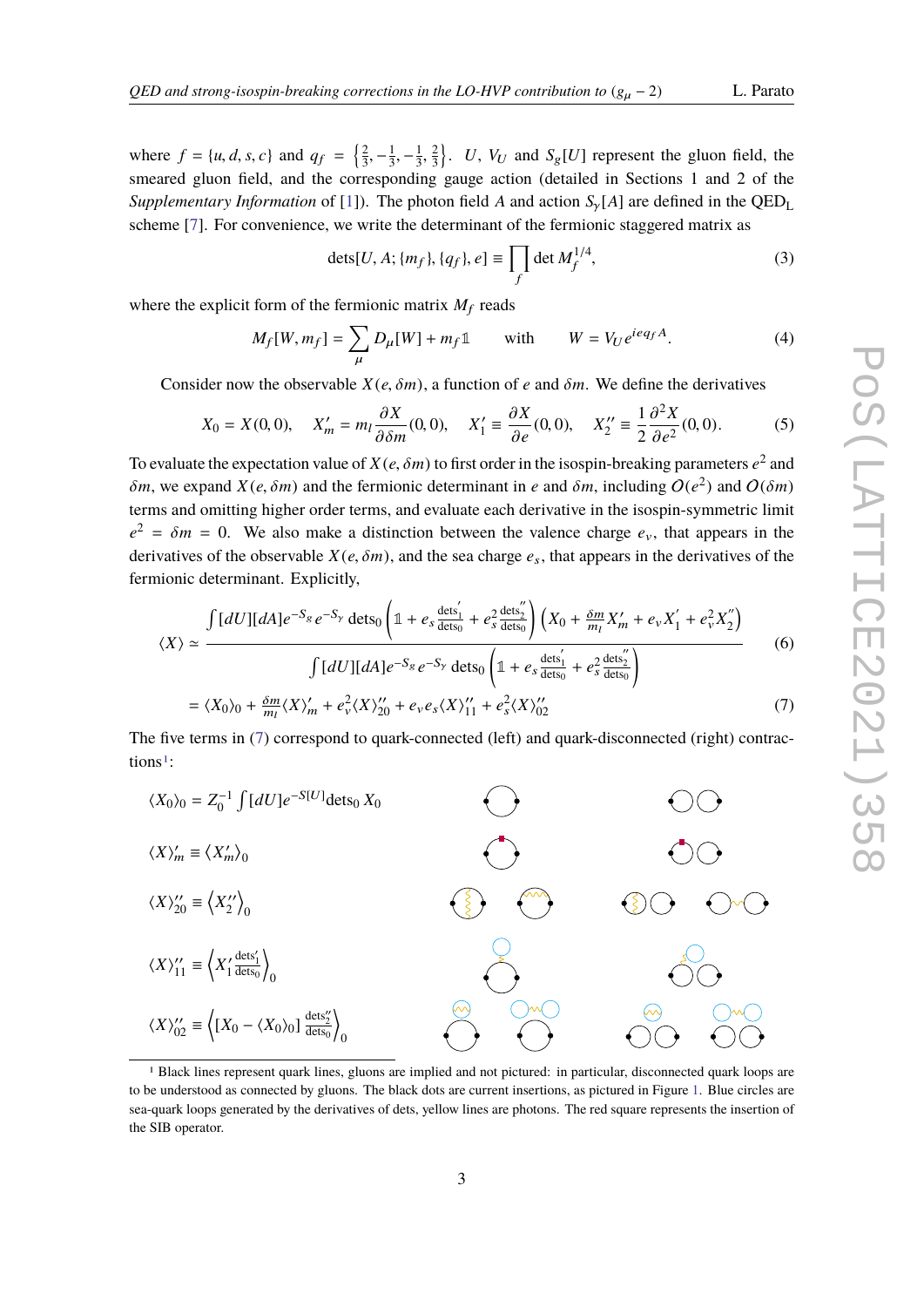g

Note that [\(7\)](#page-2-0) is an expansion in bare parameters and not an IB decomposition of  $\langle X \rangle$ . The latter requires us to define a suitable set of physical observables to separate the contributions, which will be discussed in section [4.](#page-6-0)

Note also that dets<sup> $m$ </sup> = 0, which comes from the symmetry of dets under the exchange of  $m_d = m_l + \delta m/2$  and  $m_u = m_l - \delta m/2$  at  $e_s = 0$ . The first and second derivatives of dets with respect to  $e_s$  are given by:

$$
\frac{\det s_1'}{\det s_0} = \sum_f \frac{q_f}{4} \text{Tr} \left\{ M_f^{-1} D[iAV_U] \right\} \tag{8}
$$

$$
\frac{\text{dets}_2''}{\text{dets}_0} = \frac{1}{2} \left[ \left( \frac{\text{dets}_1'}{\text{dets}_0} \right)^2 - \sum_f \frac{q_f^2}{4} \text{Tr} \left\{ M_f^{-1} D[iAV_U] M_f^{-1} D[iAV_U] \right\} - \sum_f \frac{q_f^2}{4} \text{Tr} \left\{ M_f^{-1} D[A^2 V_U] \right\} \right] \tag{9}
$$

f

Diagrammatically,  $\text{dets}'_1/\text{dets}_0 = \bigcirc \sim \star$ , hence  $\langle \text{dets}''_2/\text{dets}_0 \rangle = \frac{1}{2}$  $\frac{1}{2}$   $\bigcirc$   $\sim$   $\bigcirc$  +  $\otimes$  +  $\stackrel{?}{\sim}$   $\bigcirc$   $\bigcirc$  . In the above calculations we have used  $\partial_{e_s}$  det  $M_f = \partial_{e_s} \exp\left(\text{Tr}\{\ln M_f\}\right) = \det M_f \text{ Tr}\{M_f^{-1}\partial_{e_s} M_f\}$ and  $\partial_{e_s} M_f = q_f D_\mu [i A V_U \exp(i e q_f A)]$ . We refer to all  $e_s$ -dependent terms in the expansion of an observable as *dynamical QED contributions*. We use random sources, a truncated solver method [\[11,](#page-10-6) [12\]](#page-10-7), and low-mode averaging [\[13,](#page-10-8) [14\]](#page-10-9) to efficiently compute  $\text{dets}'_1$  and  $\text{dets}''_2$ .

#### <span id="page-3-0"></span>**3. Computation of isospin-breaking derivatives**

In this section we review how the isospin-breaking derivatives of the hadron masses and of the current propagator have been computed in our work. Before going into the detail of each derivative, let us introduce some useful notations and observations.

**Current propagator.** Given the generating functional  $Z[A^{\text{ext}}] = \int ... \text{ dets}[U, A + A^{\text{ext}}, \{q_f\}, \{m_f\}, e],$ <br>the generated event proposator can be computed as the conserved current propagator can be computed as

$$
\langle J_{\mu x} J_{\bar{\mu}\bar{x}} \rangle / e^2 \equiv \frac{1}{e^2} \frac{\delta^2 \log Z}{\delta A_{\mu, x}^{\text{ext}} A_{\bar{x}\bar{\mu}}^{\text{ext}}} \bigg|_{A^{\text{ext}} = 0} = \bigg\langle \sum_f q_f^2 C_{\mu, x, \bar{\mu}, \bar{x}}^{\text{conn}} (m_f, e q_f) + C_{\mu, x, \bar{\mu}, \bar{x}}^{\text{disc}} + c.t. \bigg\rangle, \tag{10}
$$

where *c*.*t*. is a contact term that does not contribute to the observables of interest. The explicit form of the other two terms is given by

$$
C_{\mu,x,\bar{\mu},\bar{x}}^{\text{conn}}(m_f, eq_f) \equiv -\frac{1}{4} \text{Tr} \left\{ M_f^{-1} D_\mu [i P_x V_U e^{ieq_f A}] M_f^{-1} D_{\bar{\mu}} [i P_{\bar{x}} V_U e^{ieq_f A}] \right\}
$$
(11)

for the connected contraction, and

<span id="page-3-1"></span>
$$
C_{\mu,x,\bar{\mu},\bar{x}}^{\text{disc}} \equiv \sum_{f,\bar{f}} q_f q_{\bar{f}} I_{\mu,x}(m_f, eq_f) I_{\bar{\mu},\bar{x}}(m_{\bar{f}}, eq_{\bar{f}})
$$
(12)

for the disconnected contraction, where

$$
I_{\mu,x}(m_f, eq_f) \equiv \frac{1}{4} \text{Tr} \left\{ M_f^{-1} D_{\mu} [i P_x V_U e^{ieq_f A}] \right\}.
$$
 (13)

In the above calculations we have used  $\delta$  det  $M_f/\delta A_{\mu,x} = \det M_f \operatorname{Tr}\{M_f^{-1}(\delta M_f/\delta A_{\mu,x})\}$  and  $\delta M_f/\delta A_{\mu,x} = D_f D_f M_f$  and  $\delta M_f/\delta A_{\mu,x}$  $\delta M_f / \delta A_{\mu, x} = D_\mu [i P_x V_U \exp(i e q_f A)]$ , where  $P_x$  is the projection operator, which sets to zero all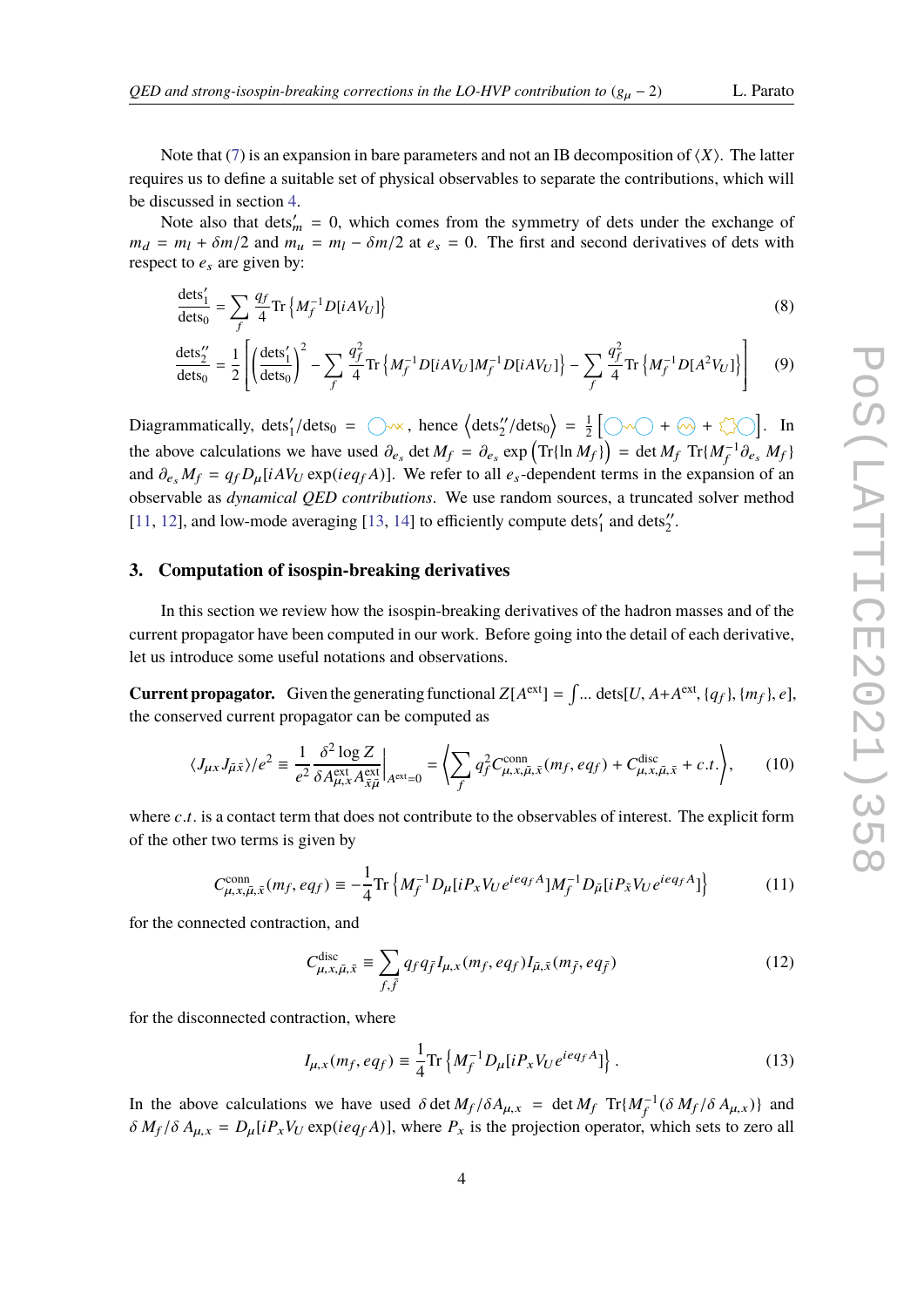components of the argument of  $D<sub>u</sub>$  which are not at *x*. We further split the connected part in

$$
C^{\text{light}} \equiv \frac{4}{9} C^{\text{conn}}(m_u, \frac{2}{3}e) + \frac{1}{9} C^{\text{conn}}(m_d, -\frac{1}{3}e),\tag{14}
$$

$$
C^{\text{strange}} \equiv \frac{1}{9} C^{\text{conn}} (m_s, -\frac{1}{3} e), \tag{15}
$$

$$
C^{\text{charm}} \equiv \frac{4}{9} C^{\text{conn}}(m_c, \frac{2}{3}e). \tag{16}
$$

where we drop, for brevity, the Lorentz indices and the coordinates. With the same omission of subscripts, we shorten  $(12)$  as  $C<sup>disc</sup>$ .

Note: when discussing isospin-breaking corrections to the current propagator, we consider the contribution of the light and strange quarks only. Leading-order electromagnetic corrections to  $C<sup>charm</sup>$  were computed in [\[15\]](#page-10-10), whereas the effects of valence charm quarks on  $C<sup>disc</sup>$  were estimated in [\[16\]](#page-10-11): on the coarsest lattice, they affect the result by a value much smaller than the statistical error.

**Hadron masses.** We denote a hadron mass by  $M = \mathcal{M}(\langle H \rangle)$ , where M is the function needed to extract the mass from the hadron propagator *H*. M is chosen such that the derivatives  $\frac{\delta M}{\delta H}$  $\frac{\delta M}{\delta H}$  can be given in closed analytic form.

**QED<sup>L</sup> volume effects.** In the computation of QED derivatives, hadron masses are affected by  $O(1/L)$  volume effects, due to the  $QED<sub>L</sub>$  scheme [\[17,](#page-11-0) [18\]](#page-11-1). The first two orders in  $1/L$  are known analytically and depend only on the mass  $M$  and electric charge  $Q$  of the hadron:

<span id="page-4-0"></span>
$$
M(L) - M = -\frac{(Qe)^2c}{8\pi} \left[ \frac{1}{L} + \frac{2}{ML^2} + O(L^{-3}) \right] \quad \text{with} \quad c = 2.837297... \tag{17}
$$

Valence-valence QED effects (as well as SIB effects) are evaluated on a subset of the set of ensembles of size  $L = 6$  fm used for the main part of the computation, the isospin-symmetric one. Dynamical QED effects are evaluated on a dedicated set of ensembles of size  $L = 3$  fm. Measurements on  $L = 3$  fm boxes require one order magnitude less computer time than ones on  $L = 6$  fm boxes, for the same level of precision. On our coarsest lattice, at  $\beta = 3.700$ , all QED contributions are computed in both volumes. Dynamical contributions  $M_{11}''$  and  $M_{02}''$  do not show statistically relevant differences between results obtained in  $L = 3$  fm and  $L = 6$  fm boxes. Valence-valence derivatives  $M_{20}^{\prime\prime}$ , instead, show significant volume dependence (see Figure [2\)](#page-5-0).  $M_{20}^{\prime\prime}$  terms are thus corrected using the first two orders of [\(17\)](#page-4-0).

## **3.1** Strong isospin-breaking derivatives:  $\langle X \rangle'_{m}$

[C<sup>light</sup>]<sup>'</sup><sub>m</sub></sub>. The SIB derivative of the connected light current propagator is computed via insertion of the operator corresponding to the mass derivative. Since the light propagator is noisy, we evaluate  $[C^{\text{conn}}(\kappa m_l, 0)]'_m$  at multiples  $\kappa$  of the light-mass, with  $\kappa = 3, 5, 7, 9, 11$ . Then, we perform a chiral extremelation to  $\kappa = 1$  to get  $[C^{\text{light}}]$ . extrapolation to  $\kappa = 1$  to get  $[C^{\text{light}}]_m'$ .

[**C disc**] 0 **<sup>m</sup>.** To compute the SIB derivative of the disconnected current propagator, we first observe that

$$
[C^{\text{disc}}]'_m \equiv m_l \frac{\partial C^{\text{disc}}}{\partial \delta m}\Big|_{\delta m = e = 0} = -\frac{3}{2} m_l \frac{\partial C_0^{\text{disc}}}{\partial m_l}.
$$
 (18)

The derivative  $\partial C_0^{\text{disc}}/\partial m_l$  is computed as a finite difference: it is sufficient to evaluate, another light-trace with a slightly different  $m_l$ . We use  $I(m_l, 0)$  and  $I(0.9 m_l, 0)$ .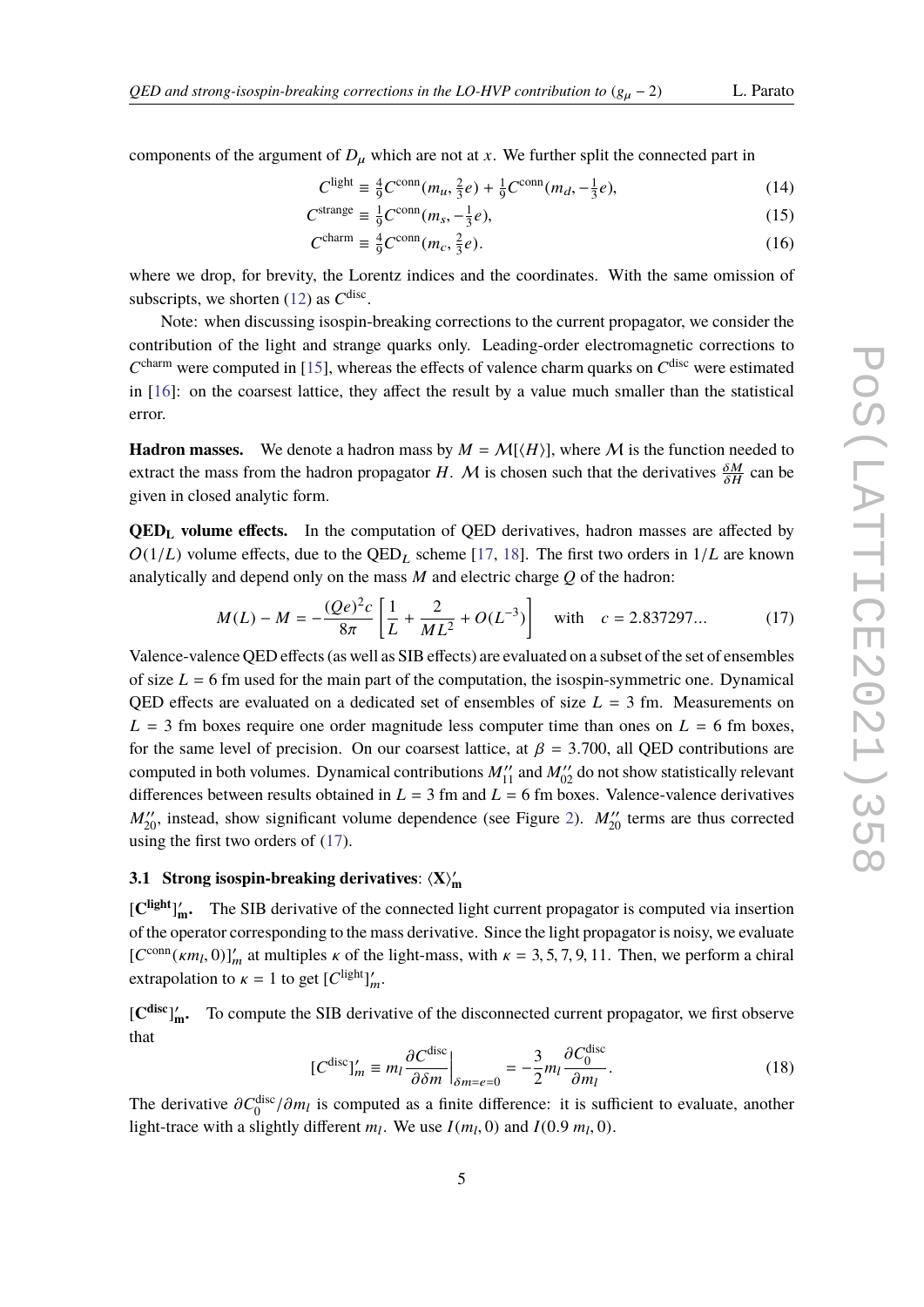<span id="page-5-0"></span>

Volume dependence of OED contributions to the  $\pi^+$  mass at  $\beta = 3,7000$ . The red square **Figure 2:** Volume dependence of QED contributions to the  $\pi^+$  mass at  $\beta = 3.7000$ . The red squares in the values are none correctional to  $M''$  contributions are upper pane correspond to  $M_{20}''$  corrected with [\(17\)](#page-4-0). The valence-sea  $M_{11}''$  and sea-sea  $M_{02}''$  contributions are multiplied by 1000 and 10 on the plot, respectively.

 $\mathbf{m}$ . The SIB derivative of the mass M of a hadron is computed as the finite difference  $M'_m$ .

$$
M'_m \approx \frac{m_l}{\delta m} \left( \mathcal{M}[\langle H_{\delta m} \rangle_0] - \mathcal{M}[\langle H_0 \rangle_0] \right) \tag{19}
$$

where  $H_{\delta m}$  is the hadron propagator evaluated at  $\delta m = 2m_l \frac{1-r}{1+r}$  with  $r = \frac{m_u}{m_d}$  $\frac{m_u}{m_d}$  = 0.485 [\[8\]](#page-10-12) and  $e_v = 0$ .

#### **3.2 Electromagnetic valence-valence derivatives:**  $\langle X \rangle_{20}^{\prime\prime}$ **20**

The second derivative  $X_2''$  of an observable  $X(e, \delta m)$  can be computed as the finite difference of  $P$  $X''_2 \approx \frac{1}{2e}$  [(X<sub>+</sub> + X<sub>-</sub>) – 2X<sub>0</sub>], where  $X_{\pm} \equiv X(\pm e_*, 0)$  and  $e_*$  is the physical value of the  $\infty$ These allow to calculate finite di↵erences with respect to *e<sup>v</sup>* and *m*, whereas the *e<sup>s</sup>* derivatives can be coupling. In the valence-valence case, QED is inserted as a stochastic  $U(1)$  field [\[9\]](#page-10-13). The statistical noise contributes at order  $O(e)$ , but it can be removed by averaging, for each gauge configuration,  $W$  is the nontation of  $\mathcal{H}$  for the hadron-propagator expectation of  $\mathcal{H}$  for  $\mathcal{H}$  and  $\mathcal{H}$  for  $\mathcal{H}$  and  $\mathcal{H}$  and  $\mathcal{H}$  for  $\mathcal{H}$  and  $\mathcal{H}$  are  $\mathcal{H}$  and  $\mathcal{H}$  and  $\mathcal{H}$  are  $\mathcal$ the two evaluations performed at  $\pm e_v$  [\[10\]](#page-10-14).  $Z'$  of an observable  $X(e, \delta m)$  can be computed as the finite difference  $Z_2'' \approx \frac{1}{2e_v} [(X_+ + X_-) - 2X_0]$ , where  $X_{\pm} \equiv X(\pm e_*, 0)$  and  $e_*$  is the physical value of the electric pulsing. In the valence valence ages OED is inserted as a stachastic *U*(1) field [0]. The statistical

 $\left[\text{C}^{\text{light}}\right]_{20}^{\prime\prime}$ . To evaluate the valence-valence derivative of the connected light current propagator, ute  $C^{\text{conn}}(\kappa m_l, 0)$  and  $C^{\text{conn}}(\kappa m_l, \pm \frac{1}{2}e_*)$  for  $\kappa = 3, 5, 7, 9, 11$ , then we perform a we compute  $C^{\text{conn}}(\kappa m_l, 0)$  and  $C^{\text{conn}}(\kappa m_l, \pm \frac{1}{3}e_*)$  for  $\kappa = 3, 5, 7, 9$ , extrapolation to  $\kappa = 1$ , as for  $[C^{\text{light}}]_m'$ .  $\frac{1}{3}e_*$ ) for  $\kappa = 3, 5, 7, 9, 11$ , then we perform a chiral

*H*<sup>20</sup><sup>*M*</sup> *H*<sup>20</sup>**<sup>***M***</sup>** *C*<sup>strange</sup><sup><sup>2</sup><sup>*M*</sup><sub>20</sub><sup>*M*</sup> *C C*<sub>2</sub><sup>*M*</sup> *C*<sup>*M*</sup> *C*<sup>*M*</sup> *C*<sup>*M*</sup> *C*<sup>*M*</sup> *C*<sup>*M*</sup> *C*<sup>*M*</sup> *C*<sup>*M*</sup> *C*<sup>*M*</sup> *C*<sup>*M*</sup> *C*<sup>*M*</sup> *C*<sup>*M*</sup> *C*<sup>*M*</sup> *C*<sup>*M*</sup> *C*<sup>*M*</sup> *C*<sup>*M*</sup> *C*<sup>*M*</sup> *C</sup>* tor, we compute  $C^{\text{conn}}(m_s, 0)$  and  $C^{\text{conn}}(m_s, \pm \frac{1}{3}e_*)$ .  $rac{1}{3}e_*$ ).

 $\left[\mathbf{C}^{\text{disc}}\right]_{20}^{\prime\prime}$ . The valence-valence derivative of the disconnected current propagator [\(12\)](#page-3-1) can be computed by rewriting the single contraction  $\sum_f q_f I_{\mu,x}(m_f, eq_f) = \frac{2}{3}$ <br> $\frac{1}{2} I(m-1e)$  as  $2I(m-0) + 2I(m-1e) + \frac{1}{2} I(m-1e)$ . This  $\frac{2}{3}I(m_l, \frac{2}{3})$  $\frac{1}{2}I(m - \frac{1}{2}a)$  as  $-2I(m, 0) + 2I(m, \frac{1}{2}a) + \frac{1}{2}I(m, -\frac{1}{2}a) - \frac{1}{2}I(m - \frac{1}{2}a)$  which equ  $(\frac{2}{3}e) - \frac{1}{3}$  $\frac{1}{3}I(m_l, -\frac{1}{3})$  $rac{1}{3}e$ ) –  $\frac{1}{3}I(m_s, \frac{1}{3})$  $\frac{1}{3}e$ ) as  $-2I(m_l, 0) + 2I(m_l, \frac{1}{3})$ when expanding in *e* up to and including  $O(e^2)$  terms. The computation of  $I(m_l, 0)$ ,  $I(m_l, \pm \frac{1}{3})$  $(\frac{1}{3}e) + \frac{1}{3}$  $\frac{1}{3}I(m_l, -\frac{1}{3})$  $(\frac{1}{3}e) - \frac{1}{3}$  $\frac{1}{3}I(m_s, \frac{1}{3})$  $\frac{1}{3}e$ , which equals the first expression  $rac{1}{3}e_*,$  $I(m_s, 0)$ , and  $I(m_s, \pm \frac{1}{3})$  $\frac{1}{3}e$ <sup>∗</sup>) is thus sufficient to compute  $[C^{disc}]_{20}^{"}$  as a linear combination of finite differences.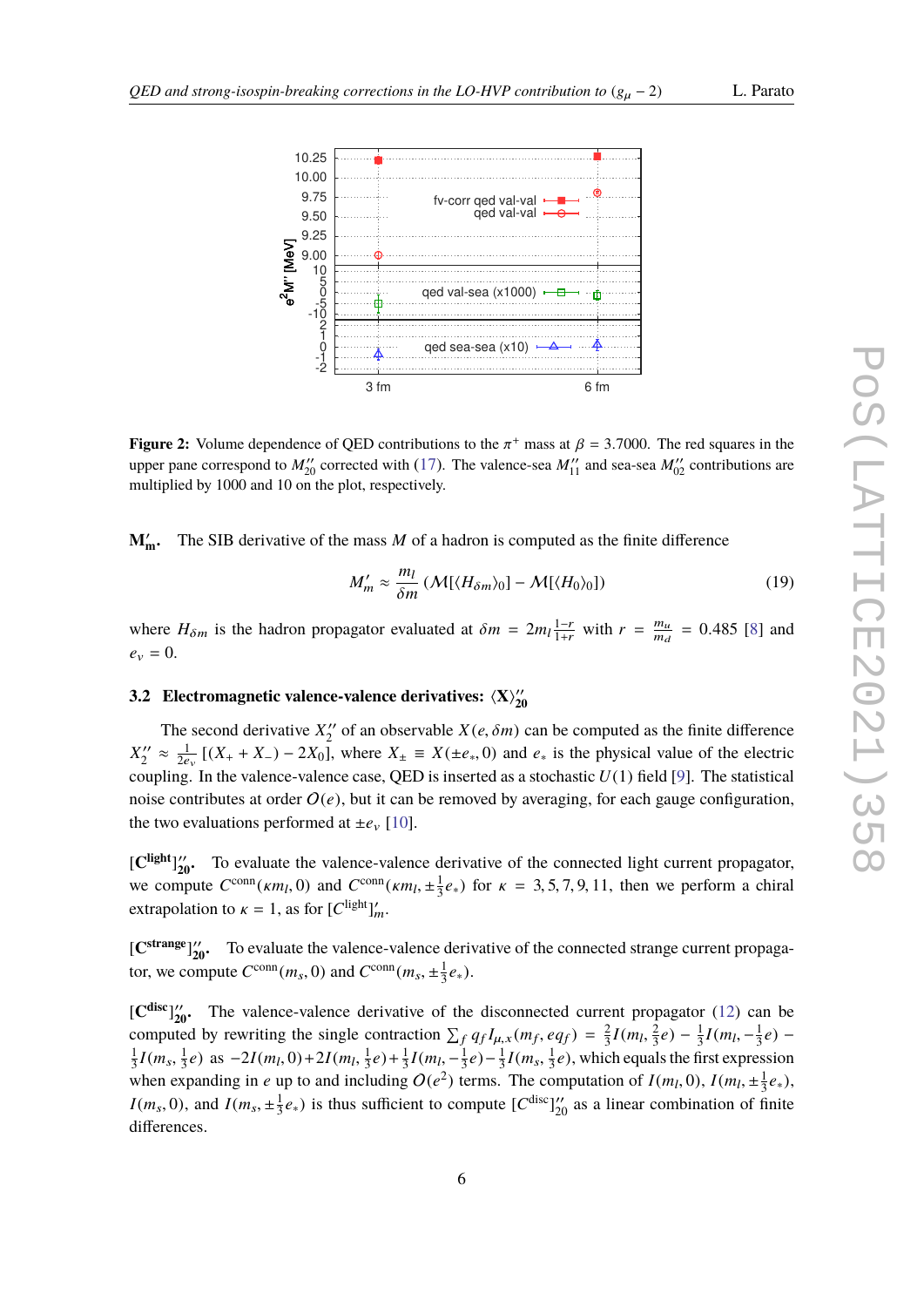$M_{20}^{\prime\prime}$ . **<sup>20</sup>.** The valence-valence derivative of the mass *M* of a hadron is computed as the finite difference

$$
M_{20}^{"'} \approx \frac{1}{2e_v^2} \left( \mathcal{M}[\langle H_+\rangle_0] + \mathcal{M}[\langle H_-\rangle_0] - 2\mathcal{M}[\langle H_0\rangle_0] \right) = \frac{1}{e_v^2} \left( \mathcal{M}[\frac{1}{2}\langle H_+ + H_-\rangle_0] - \mathcal{M}[\langle H_0\rangle_0] \right) \tag{20}
$$

and corrected for the finite-volume effects induced by the  $QED<sub>L</sub>$  scheme, as mentioned above. Here *H*<sup> $\pm$ </sup> is the hadron propagator measured at  $\delta m = 0$  and  $e_v = \pm e_*$ .

#### **3.3** Electromagnetic valence-sea derivatives:  $\langle X \rangle_1^{\prime\prime}$ **11**

Valence-sea contributions are evaluated as

$$
\langle X \rangle_{11}^{\prime\prime} = \left\langle \left\langle X_1^{\prime} \frac{\text{dets}_1^{\prime}}{\text{dets}_0} \right\rangle_A \right\rangle_U, \tag{21}
$$

where the subscript *A* indicates an average over free photon fields, sampled from  $e^{-S_y}$ , and the subscript *U* an average over dynamical gluon configurations. To estimate the first derivative dets'<sub>1</sub>/dets<sub>0</sub>, we generate one photon field *A* for each gluon field *U* and ∼ 10<sup>4</sup> random vectors on<br>each (*U* A) poin *Y'* is avalysted as a finite difference. *Y'* at  $\frac{1}{2}$  (*Y*  $\frac{V}{V}$ ) each  $(U, A)$  pair.  $X'_1$  $\frac{1}{1}$  is evaluated as a finite difference:  $X_1'$  $\frac{1}{1} \approx \frac{1}{2e_v} (X_+ - X_-).$ 

 $M_{11}^{\prime\prime}$ . The valence-sea derivative of the mass *M* of a hadron is given in the mixed form

$$
M_{11}^{"'} = \frac{\delta \mathcal{M}}{\delta H}\Big|_{\langle H_+ + H_- \rangle_0} \cdot \left\langle \frac{H_+ - H_-}{2e_v} \frac{\text{dets}_1'}{\text{dets}_0} \right\rangle, \tag{22}
$$

with  $H_{\pm}$  the hadron propagator evaluated at  $\pm e_*$  and  $\delta m = 0$ .

#### **3.4** Electromagnetic sea-sea derivatives:  $\langle X \rangle_0$ **02**

Sea-sea contributions are evaluated as

$$
\langle X \rangle_{02}^{\prime\prime} = \left\langle [X_0 - \langle X_0 \rangle_U] \left\langle \frac{\text{dets}_2^{\prime\prime}}{\text{dets}_0} \right\rangle_A \right\rangle_U. \tag{23}
$$

To estimate the second derivative dets<sup>'</sup>/dets<sub>0</sub>, we generate ∼ 2000 photon fields for each gluon field *U* and 12 madem severage for each photon field *A* field *U*, and 12 random sources for each photon field *A*.

 $M_{02}^{\prime\prime}$ . The sea-sea derivative of the mass *M* of a hadron is given in the mixed form

$$
M_{02}^{"'} = \frac{\delta M}{\delta H}\bigg|_{\langle H_0\rangle_0} \cdot \left\langle (H_0 - \langle H_0\rangle) \frac{\text{dets}_2^{"}}{\text{dets}_0} \right\rangle_0.
$$

### <span id="page-6-0"></span>**4. Isospin-breaking decomposition**

**Type-I fits (global fits).** Our simulation has five bare QCD parameters that need to be fixed:  ${a, m_l, \delta m, m_s, e}$ , plus the charm mass which is fixed by the strange mass via  $m_c \equiv 11.85 m_s$ .<br>Civen the following definitions for lettice observables (left) and their physical values (n

Given the following definitions for lattice observables (left) and their physical values (right), that can be obtained from the PDG [\[19\]](#page-11-2),

$$
\begin{cases}\nM_{\pi_X}^2 & \equiv \frac{1}{2}(M_{uu}^2 + M_{dd}^2) \\
M_{K_X}^2 & \equiv \frac{1}{2}\left(M_{ds}^2 + M_{us}^2 - M_{ud}^2\right) \\
\Delta M_K^2 & \equiv M_{ds}^2 - M_{us}^2\n\end{cases}\n\begin{cases}\n[M_{\pi_X}^2]_{*} & \approx [M_{\pi_0}^2]_{*} \\
[M_{K_X}^2]_{*} & \equiv \frac{1}{2}\left([M_{K_0}^2]_{*} + [M_{K_+}^2]_{*} - [M_{\pi_+}^2]_{*}\right)\n\end{cases}
$$
\n(24)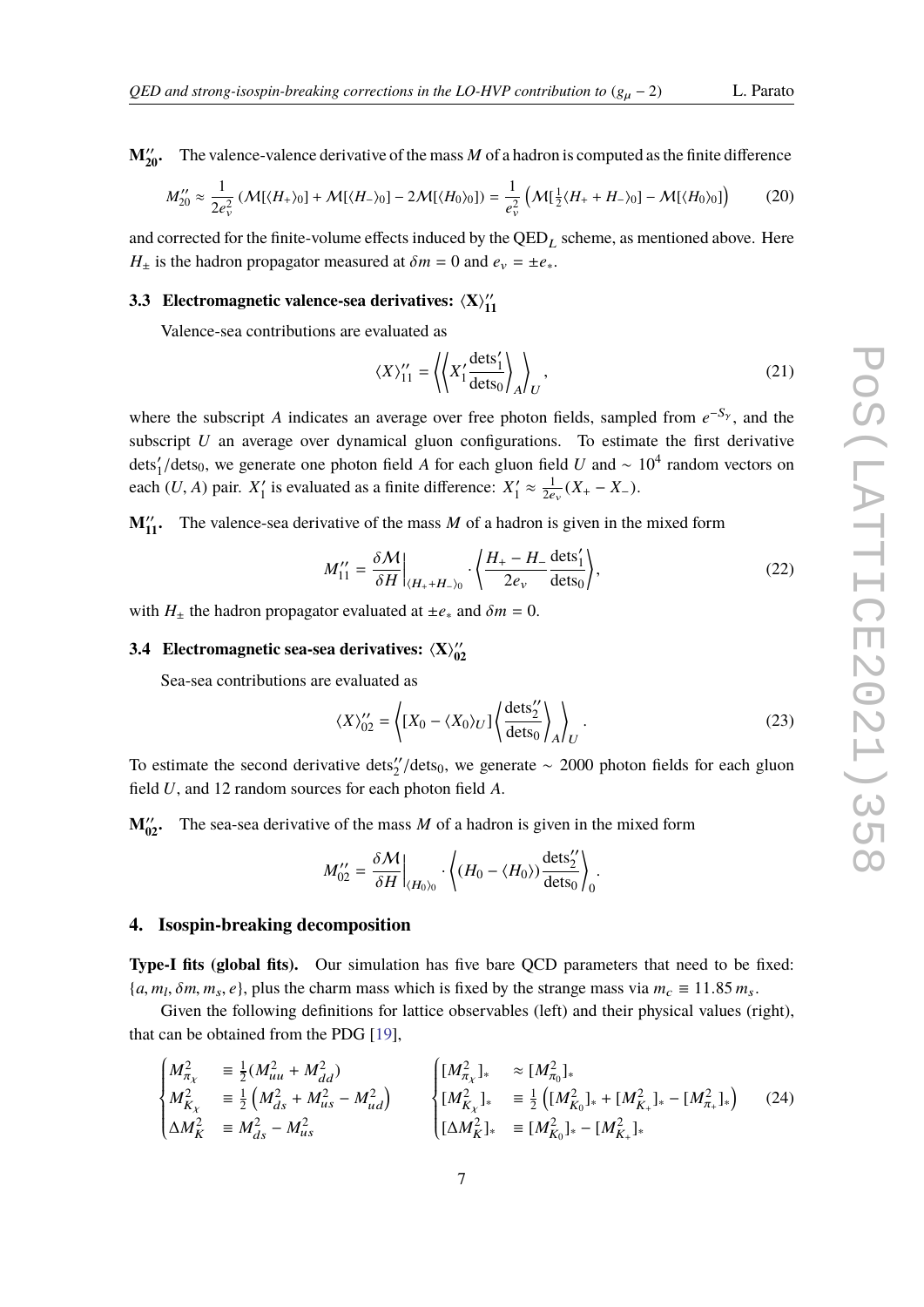$\mathbf{r}$ 

(with mesons  $M_{uu}$  and  $M_{dd}$  defined below), a possible way of interpolating to the physical point is to set *a* using the  $\Omega^-$  baryon mass  $M_{\Omega^-}$ , the electric charges to  $e_v \equiv e_s \equiv e_* = \sqrt{4\pi\alpha_*}$  (with  $\alpha_{*}$  the experimental value of the fine structure constant, a choice that is valid at leading order in isospin-breaking), and to fix the quark masses by studying the dependence of the observables of interest on  $M_\pi^2$ ,  $M_{K_X}^2$  and  $\Delta M_K^2$  around their physical values:

$$
\begin{cases}\na = (aM_{\Omega^-})/[M_{\Omega^-}]_* \\
(X_{\nu\nu} \equiv e_{\nu}^2) = (X_{\nu s} \equiv e_{\nu}e_s) = (X_{ss} \equiv e_s^2) = 4\pi\alpha_* \\
m_l \mid X_l \equiv \frac{M_{\pi\chi}^2}{M_{\Omega}^2} - \frac{[M_{\pi\chi}^2]_*}{M_{\Omega_*}^2} & \text{scatters around} \quad 0 \\
m_s \mid X_s \equiv \frac{M_{K\chi}^2}{M_{\Omega}^2} - \frac{[M_{K\chi}^2]_*}{M_{\Omega_*}^2} & \text{scatters around} \quad 0 \\
\delta m \mid X_{\delta m} \equiv \frac{\Delta M_K^2}{M_{\Omega}^2} & \text{scatters around} \quad \frac{[\Delta M_K^2]_*}{[M_{\Omega}^2]_*}\n\end{cases}
$$
\n(25)

The specific values of  $m_l$ ,  $m_s$  and  $\delta m$  are chosen to be slightly different on each ensemble, such that alteration the various measurements healer the physical point. Thus, are seen presental hy that, altogether, the various measurements bracket the physical point. Thus, one can proceed by parametrizing an observable of interest *O* with a linear function:

<span id="page-7-0"></span>
$$
O = f(\lbrace X \rbrace, A, B, \ldots) \equiv A + BX_I + CX_s + DX_{\delta m} + EX_{\nu\nu} + FX_{\nu s} + GX_{ss},\tag{26}
$$

where the fit coefficients *A*, *B*, *C*, *F*, *G* are polynomials in  $a^2$ , while *D* and *E* can also depend on *X*<sub>l</sub> and *X<sub>s</sub>*. For example,  $A = A_0 + A_2 a^2 + A_4 a^4$ . The continuum extrapolation is then given by

$$
O_* = A_0 + D_0[X_{\delta m}]_* + (E_0 + F_0 + G_0)e_*^2.
$$
 (27)

This kind of parametrization, with experimentally measurable quantities as input, is referred as *type-I* (see Section 3 of [\[21\]](#page-11-3) or Section 20 of [\[1\]](#page-9-0) for more details). It is not suitable for an isospin-breaking decomposition (note for example that the observable most sensitive to strongisospin-breaking effects,  $\Delta M_K^2$ , is also charged).

**Type-II fits (decomposition-friendly parametrization).** We introduce a second parametrization in order to obtain the decomposition of observables into isospin-symmetric and isospin-breaking parts. We fix the bare parameters  $\{a, m_l, \delta m, m_s, e\}$  by a new set of observables that we impose to the square the isospin symmetries and full OED. OCD theory. be equal in the isospin-symmetric and full QED+QCD theory:

$$
\begin{cases}\na = [w_0]_*/(w_0/a) \\
(\tilde{X}_{vv} \equiv e_v^2) = (\tilde{X}_{vs} \equiv e_v e_s) = (\tilde{X}_{ss} \equiv e_s^2) = 4\pi\alpha_* \\
m_l \mid \tilde{X}_l \equiv M_{\pi_X}^2 w_0^2 - [M_{\pi_X}^2 w_0^2]_* & \text{scatters around} \quad 0 \\
m_s \mid \tilde{X}_s \equiv M_{ss}^2 w_0^2 - [M_{ss}^2 w_0^2]_* & \text{scatters around} \quad 0 \\
\delta m \mid \tilde{X}_{\delta m} \equiv \Delta M^2 w_0^2 & \text{scatters around} \quad [\Delta M^2 w_0^2]_*\n\end{cases}
$$
\n(28)

where

•  $w_0$  is the Wilson-flow-based, pure-gauge scale defined in [\[20\]](#page-11-4).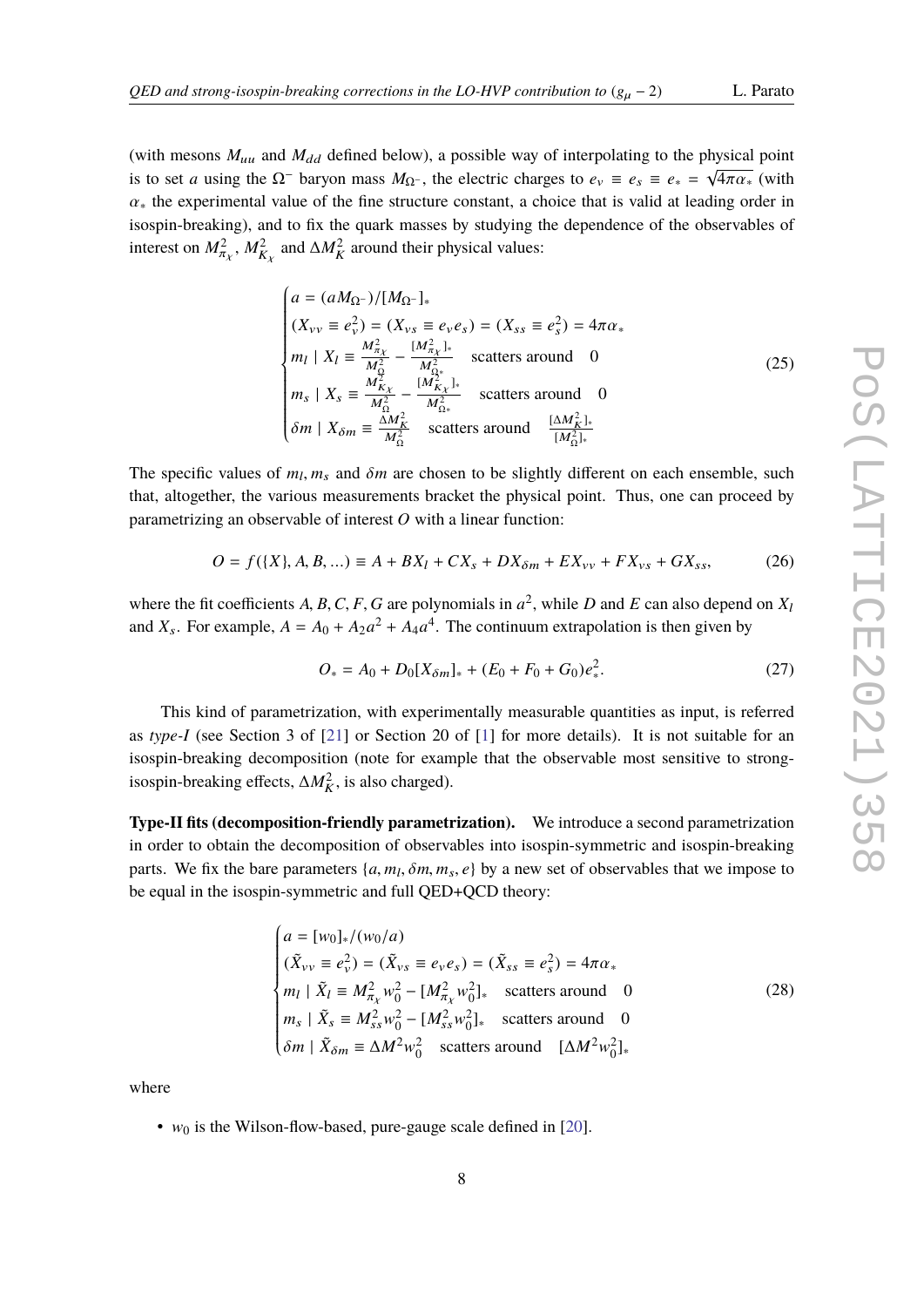- The masses  $M_{uu}$ ,  $M_{dd}$ , and  $M_{ss}$  are the masses of the neutral mesons  $\bar{u}u$ ,  $\bar{d}d$ , and  $\bar{s}s$ , where only connected diagrams are considered in the propagators. They are neutral and have no magnetic moment (see [\[22\]](#page-11-5)).
- $\Delta M^2 = (M_{dd}^2 M_{uu}^2)$  is a measure of strong-isospin-breaking that is not significantly affected by electromagnetic corrections. The equality  $\Delta M^2 = 2B_2 \delta m$  is valid up to effects that are beyond leading order in isospin breaking, as explained in [\[23\]](#page-11-6).
- $M_{\pi}^2 = \frac{1}{2}$ order in isospin breaking [\[23\]](#page-11-6).  $\frac{1}{2}(M_{uu}^2 + M_{dd}^2)$  equals the neutral pion mass  $M_{\pi}^2$ <br>isospin breaking [23]  $_{0}$  up to terms that are beyond leading

Now, the quantities [w<sub>0</sub>]<sub>∗</sub>, [*M*<sub>ss</sub>]<sub>∗</sub> and [∆*M*<sup>2</sup>]<sub>∗</sub> are not experimentally available. However, they have a well-defined physical continuum limit and can thus be computed using type-I fits. We get the following results:

$$
[w_0]_* = 0.17236(29)(63)[70] \text{ fm}
$$
  
\n
$$
[M_{ss}]_* = 689.89(28)(40)[49] \text{ MeV}
$$
  
\n
$$
[\Delta M^2]_* = 13170(320)(270)[420] \text{ MeV}^2
$$

where the errors are statistical, systematic and total respectively.

**Isospin decomposition.** We write the expectation value of an observable *O* in QCD+QED, using the set of quantities defined above (the continuum limit is assumed):

$$
\langle O \rangle = \langle O \rangle (M_{\pi_X} w_0, M_{ss} w_0, \frac{L}{w_0}, \Delta M w_0, e), \tag{29}
$$

where  $\Delta M = \sqrt{\left(M_{dd}^2 - M_{uu}^2\right)}$ . The QED part is defined by switching off the electric charge, keeping the other parameters at their physical values:

$$
\langle O \rangle_{\text{QED}} \equiv e_*^2 \cdot \frac{\partial \langle O \rangle}{\partial e^2} (M_{\pi_X} w_0, M_{ss} w_0, \frac{L}{w_0}, \Delta M w_0, e = 0).
$$
 (30)

The strong isospin breaking part is defined as the differential

$$
\langle O \rangle_{\text{SIB}} \equiv [\Delta M w_0]_*^2 \cdot \frac{\partial \langle O \rangle}{\partial (\Delta M w_0)^2} (M_{\pi_X} w_0, M_{ss} w_0, \frac{L}{w_0}, \Delta M w_0 = 0, e = 0). \tag{31}
$$

The isospin-symmetric part is given by the remaining part, computed at  $e = \Delta M w_0 = 0$ ,

$$
\langle O \rangle_{\text{ISO}} \equiv \langle O \rangle (M_{\pi_X} w_0, M_{ss} w_0, \frac{L}{w_0}, \Delta M w_0 = 0, e = 0). \tag{32}
$$

Finally, we show how  $\langle O \rangle$ <sub>ISO</sub>,  $\langle O \rangle$ <sub>SIB</sub>, and  $\langle O \rangle$ <sub>OED</sub> emerge from the fitting procedure. Our observable *O* can be parametrized by the linear function

<span id="page-8-0"></span>
$$
O = f(\lbrace \tilde{X} \rbrace, \tilde{A}, \tilde{B}, \ldots) \equiv \tilde{A} + \tilde{B}\tilde{X}_l + \tilde{C}\tilde{X}_s + \tilde{D}\tilde{X}_{\delta m} + \tilde{E}\tilde{X}_{\nu\nu} + \tilde{F}\tilde{X}_{\nu s} + \tilde{G}\tilde{X}_{ss},
$$
(33)

where the fit coefficients  $\tilde{A}$ ,  $\tilde{B}$ , ... have the same form as in [\(26\)](#page-7-0). If we consider separately each isospin derivative, [\(33\)](#page-8-0) can be split to a system of five equations:

$$
\begin{cases}\n[O]_0 = \tilde{A} + \tilde{B}\tilde{X}_l + \tilde{C}\tilde{X}_s \\
[O]'_m = [\tilde{D}\tilde{X}_{\delta m}]'_m \\
[O]''_{20} = [\tilde{A} + \tilde{B}\tilde{X}_l + \tilde{C}\tilde{X}_s + \tilde{D}\tilde{X}_{\delta m}]''_{20} + [\tilde{E}]_0 \\
[O]''_1 = [\tilde{A} + \tilde{B}\tilde{X}_l + \tilde{C}\tilde{X}_s + \tilde{D}\tilde{X}_{\delta m}]''_1 + [\tilde{F}]_0 \\
[O]''_0 = [\tilde{A} + \tilde{B}\tilde{X}_l + \tilde{C}\tilde{X}_s + \tilde{D}\tilde{X}_{\delta m}]''_0 + [\tilde{G}]_0\n\end{cases} \tag{34}
$$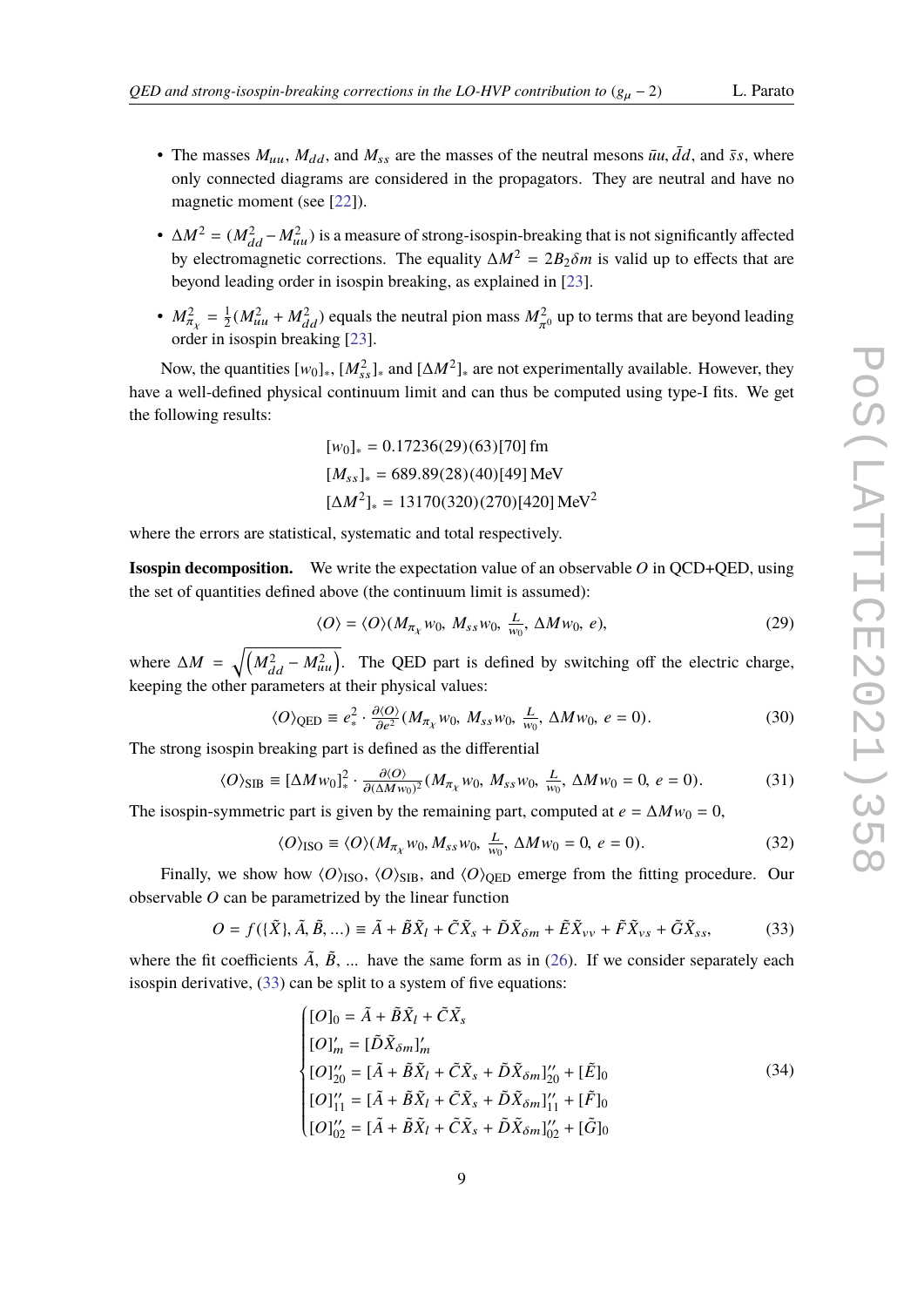<span id="page-9-1"></span>

|                  | $a_{\mu}^{\text{strange}}(L_{\text{ref}}, T_{\text{ref}})$ | $a_{\mu}^{\text{light}}(L_{\text{ref}}, T_{\text{ref}})$ | $a_{\mu}^{\text{disc}}(L_{\text{ref}}, T_{\text{ref}})$ |
|------------------|------------------------------------------------------------|----------------------------------------------------------|---------------------------------------------------------|
| QED-vv           | $-0.0086(42)(41)$                                          | $-1.24(40)(31)$                                          | $-0.55(15)(10)$                                         |
| QED-vs           | $-0.0014(11)(14)$                                          | $-0.0079(86)(94)$                                        | 0.011(24)(14)                                           |
| QED-ss           | $-0.0031(76)(69)$                                          | 0.37(21)(24)                                             | $-0.040(33)(21)$                                        |
| <b>Total QED</b> | $-0.0136(86)(76)$                                          | $-0.93(35)(47)$                                          | $-0.58(14)(10)$                                         |
| <b>SIB</b>       | $\mathbf{\Omega}$                                          | 6.60(63)(53)                                             | $-4.67(54)(69)$                                         |
| Total IB         | $-0.0136(86)(76)$                                          | 5.67(72)(71)                                             | $-5.25(56)(70)$                                         |

**Table 1:** Continuum extrapolated results for the different components of the strange, light and disconnected, strong and QED isospin-breaking contributions to  $a_{\mu}^{\text{LO-HVP}} \times 10^{10}$ . Labels *v* and *s* refer to *valence* and *sea*<br>reconstitutive. The first error is statistical, the second systematic. These results correspond to respectively. The first error is statistical, the second systematic. These results correspond to a box of size  $L_{\text{ref}} = 6.27 \text{ fm and } T_{\text{ref}} = \frac{3}{2} L_{\text{ref}}.$ 

We get the isospin-breaking decomposition after a continuum extrapolation is performed:

$$
\langle O \rangle_{\text{ISO}} = \tilde{A}_0, \qquad \langle O \rangle_{\text{SIB}} = \tilde{D}_0 \tilde{X}_{\delta m}, \qquad \langle O \rangle_{\text{QED}} = e_*^2 (\tilde{E}_0 + \tilde{F}_0 + \tilde{G}_0), \tag{35}
$$

where  $\langle O \rangle_{\text{QED}} = e_*^2 (\tilde{E}_0 + \tilde{F}_0 + \tilde{G}_0)$  can be further separated in

$$
\langle O \rangle_{\text{QED-vv}} = e_*^2 \tilde{E}_0, \qquad \langle O \rangle_{\text{QED-vs}} = e_*^2 \tilde{F}_0, \qquad \langle O \rangle_{\text{QED-ss}} = e_*^2 \tilde{G}_0.
$$
 (36)

#### **5. Conclusions**

QED and strong-isospin-breaking corrections to  $a_{\mu}^{\text{LO-HVP}}$  are necessary to reach the precision needed for comparison to experiments. In our work, we have included IB corrections, in current propagators and in hadron masses, by expanding these quantities to first order in the isospinbreaking parameters  $\delta m$  and  $e^2$ , and by measuring each term on isospin-symmetric configurations. Furthermore, we have defined an isospin decomposition of observables, which allows us to evaluate the QED and the strong-isospin-breaking contributions to  $a_{\mu}^{\text{LO-HVP}}$  summarized in Table [1.](#page-9-1)

A detailed comparison of isospin-breaking effects computed by different collaborations is a delicate matter, as contributions computed and separation scheme used may differ from group to group. It is nevertheless essential to mention the other works on the subject. Connected valencevalence QED effects have been computed in [\[26\]](#page-11-7) and [\[27\]](#page-11-8). In particular, the strange contribution to this effect is reported in [\[15\]](#page-10-10) and in the supplemental material of [\[26\]](#page-11-7). The connected part of the strong-isospin-breaking effect has been computed in [\[24,](#page-11-9) [26,](#page-11-7) [27\]](#page-11-8) and most recently in [\[28\]](#page-11-10). See also [\[29\]](#page-11-11) for a comparative table and further details.

### **References**

<span id="page-9-0"></span>[1] S. Borsanyi *et al.* (BMW Collaboration), *Leading hadronic contribution to the muon magnetic moment from lattice QCD*, *Nature* volume **593**[, pages 51-55 \(2021\),](https://www.nature.com/articles/s41586-021-03418-1) [\[hep-lat/2002.12347v3\]](https://arxiv.org/abs/2002.12347).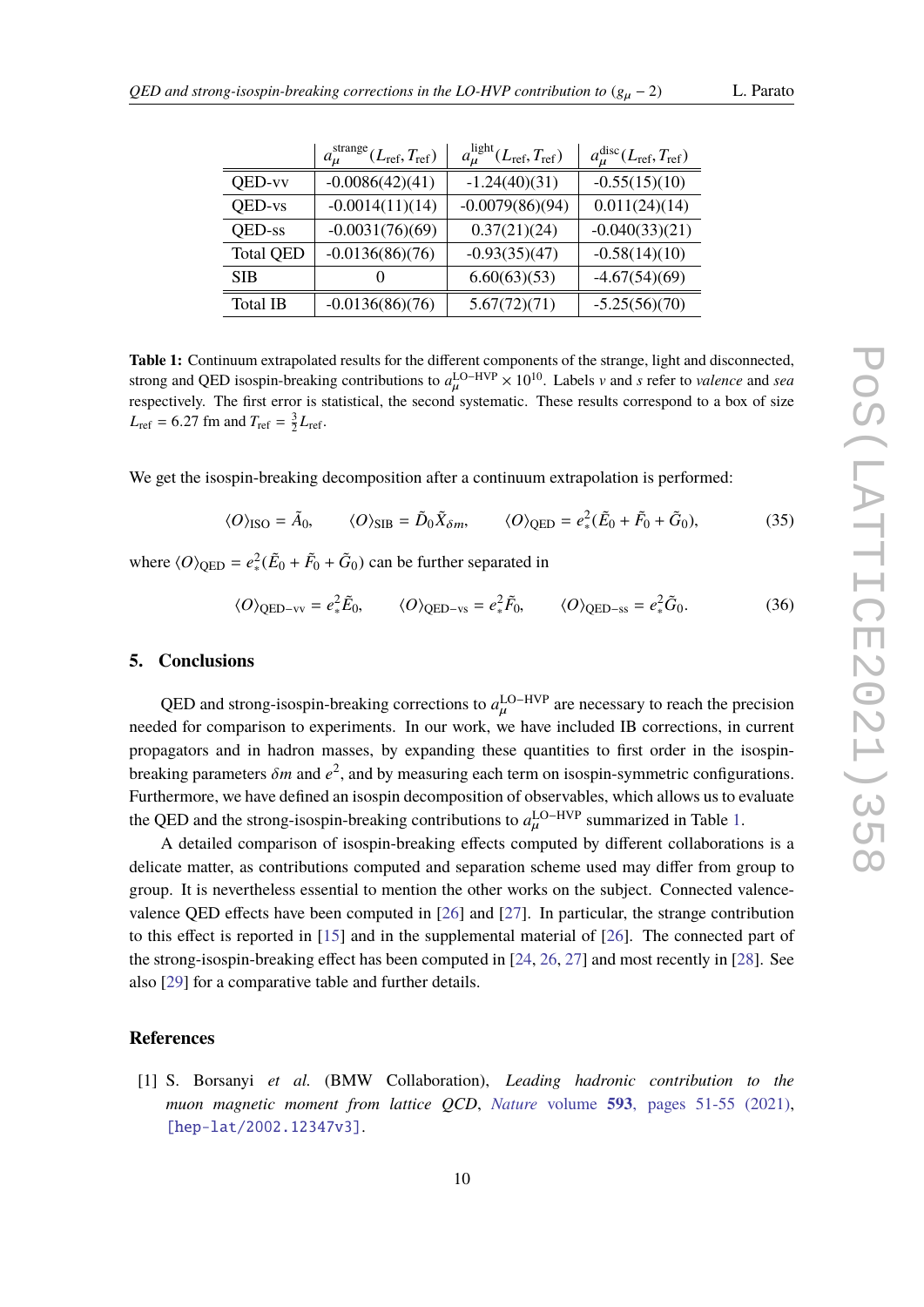- <span id="page-10-0"></span>[2] B. Abi *et al.* (Muon g − 2 Collaboration), *Measurement of the positive muon anomalous magnetic moment to 0.46 ppm*, *Phys. Rev. Lett.* **126**[, 141801 \(2021\).](https://journals.aps.org/prl/abstract/10.1103/PhysRevLett.126.141801)
- <span id="page-10-1"></span>[3] G. W. Bennett *et al.* (Muon g − 2 Collaboration), *Final report of the E821 muon anomalous magnetic moment measurement at BNL*, *Phys. Rev. D* **73**[, 072003 \(2006\),](https://journals.aps.org/prd/abstract/10.1103/PhysRevD.73.072003) [\[hep-ex/0602035\]](https://arxiv.org/abs/hep-ex/0602035).
- <span id="page-10-2"></span>[4] T. Aoyama *et al.* (White paper 2020), *The anomalous magnetic moment of the muon in the Standard Model*, *Phys. Rept.* **887**[, 1-166 \(2020\)](https://doi.org/10.1016/j.physrep.2020.07.006) [\[hep-ph/2006.04822\]](https://arxiv.org/abs/2006.04822).
- <span id="page-10-3"></span>[5] G. M. de Divitiis *et al.* (RM123 Collaboration), *Isospin breaking effects due to the up-down mass difference in Lattice QCD*, *JHEP* **04** [124 \(2012\),](https://link.springer.com/article/10.1007/JHEP04(2012)124) [\[hep-lat/1110.6294\]](https://arxiv.org/abs/1110.6294).
- <span id="page-10-4"></span>[6] G. M. de Divitiis *et al.* (RM123 Collaboration), *Leading isospin breaking effects on the lattice*, *Phys. Rev. D* **87** [114505 \(2013\),](https://journals.aps.org/prd/abstract/10.1103/PhysRevD.87.114505) [\[hep-lat/1303.4896\]](https://arxiv.org/abs/1303.4896).
- <span id="page-10-5"></span>[7] M. Hayakawa, & S. Uno, *QED in finite volume and finite size scaling effect on electromagnetic properties of hadrons*, *[Prog. Theor. Phys.](https://academic.oup.com/ptp/article/120/3/413/1838359)* **120**, 413-441 (2008), [\[hep-lat/0804.2044\]](https://arxiv.org/abs/0804.2044).
- <span id="page-10-12"></span>[8] Z. Fodor, C. Hoelbling, S. Krieg, L. Lellouch, T. Lippert, A. Portelli, A. Sastre, K. K. Szabo and L. Varnhorst, *Up and down quark masses and corrections to Dashen's theorem from lattice QCD and quenched QED*, Phys. Rev. Lett. **117**[, no.8, 082001 \(2016\)](https://link.aps.org/doi/10.1103/PhysRevLett.117.082001) [\[hep-lat/1604.07112\]](https://arxiv.org/abs/1604.07112)
- <span id="page-10-13"></span>[9] A. Duncan, E. Eichten, & H. Thacker, *Electromagnetic splittings and light quark masses inlattice QCD, Phys. Rev. Lett.* **76** [3894–3897, \(1996\)](http://dx.doi.org/10.1103/PhysRevLett.76.3894) [\[hep-lat/9602005\]](https://arxiv.org/abs/hep-lat/9602005).
- <span id="page-10-14"></span>[10] T. Blum, T. Doi, M. Hayakawa, T. Izubuchi, & N. Yamada, *Determination of light quark masses from the electromagnetic splitting of pseudoscalar meson masses computed with two flavors of domain wall fermions*, *Phys. Rev. D* **76** [114508, \(2007\)](http://dx.doi.org/10.1103/PhysRevD.76.114508) [\[hep-lat/0708.0484\]](https://arxiv.org/abs/0708.0484).
- <span id="page-10-6"></span>[11] G. S. Bali, S. Collins, & A. Schafer, *Effective noise reduction techniques for disconnected loops in Lattice QCD*, *[Comput. Phys. Commun.](https://doi.org/10.1016/j.cpc.2010.05.008)* **181**, 1570–1583 (2010), [\[hep-lat/0910.3970\]](https://arxiv.org/abs/0910.3970)
- <span id="page-10-7"></span>[12] T. Blum, T. Izubuchi, & E. Shintani, *New class of variance-reduction techniques using lattice symmetries*, *Phys. Rev. D* **88**[, 094503 \(2013\),](https://arxiv.org/ct?url=https%3A%2F%2Fdx.doi.org%2F10.1103%2FPhysRevD.88.094503&v=4d92ff7e) [\[hep-lat/1208.4349\]](https://arxiv.org/abs/1208.4349)
- <span id="page-10-8"></span>[13] H. Neff, N. Eicker, T. Lippert, J. W. Negele, & K. Schilling, *On the low fermionic eigenmode dominance in QCD on the lattice*, *Phys. Rev. D* **64**[, 114509 \(2001\),](https://journals.aps.org/prd/abstract/10.1103/PhysRevD.64.114509) [\[hep-lat/0106016\]](https://arxiv.org/abs/hep-lat/0106016).
- <span id="page-10-9"></span>[14] A. Li *et al.* ( χQCD Collaboration), *Overlap Valence on 2+1 Flavor Domain Wall Fermion Configurations with Deflation and Low-mode Substitution*, *Phys. Rev. D* **82**, 114501 (2010), [\[hep-lat/1005.5424\]](https://arxiv.org/abs/1005.5424).
- <span id="page-10-10"></span>[15] D. Giusti, V. Lubicz, G. Martinelli, F. Sanfilippo, and S. Simula (ETM Collaboration), *Strange and charm HVP contributions to the muon (g-2) including QED corrections with twisted-mass fermions*, *JHEP* **10**[, 157 \(2017\),](https://link.springer.com/article/10.1007%2FJHEP10%282017%29157) [\[hep-lat/1707.03019\]](https://arxiv.org/abs/1707.03019).
- <span id="page-10-11"></span>[16] Borsanyi, S. *et al.*, *Hadronic vacuum polarization contribution to the anomalous magnetic moments of leptons from first principles*, *Phys. Rev. Lett.* **121**[, 022002 \(2018\),](10.1103/PhysRevLett.121.022002) [\[hep](https://arxiv.org/abs/1711.04980)[lat/1711.04980\]](https://arxiv.org/abs/1711.04980)